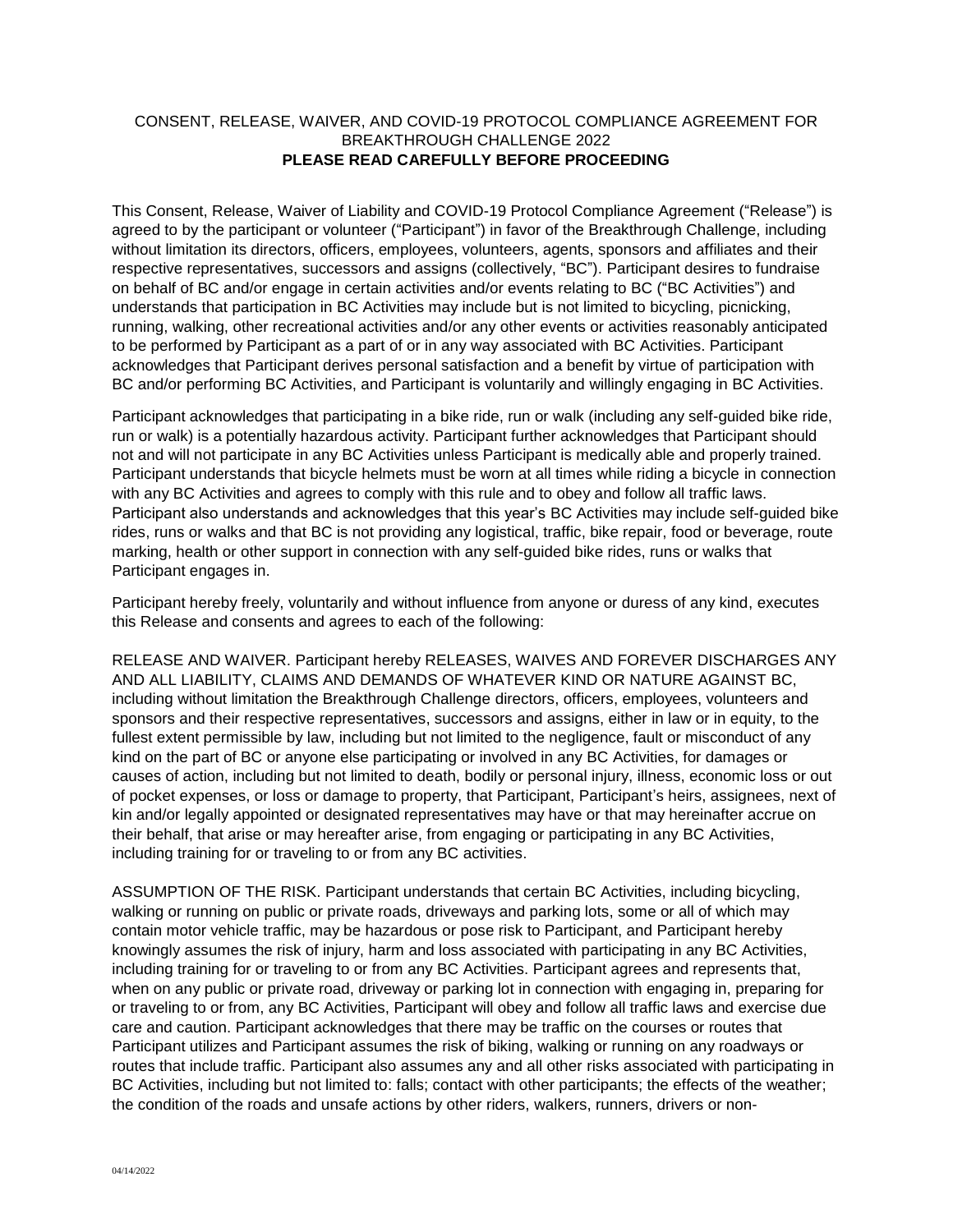participants; and exposure to COVID-19. Participant consents to emergency medical care and transportation in the event of an injury, as medical professionals deem appropriate.

COVID-19 PROTOCOL COMPLIANCE. Participant agrees to follow all CDC and Pennsylvania COVID-19 guidelines in connection with participation in any BC Activities. If Participant is not fully vaccinated, Participant agrees to wear a mask when participating in any BC Activities when Participant is within 6 feet of another person. Participant confirms that Participant will not attend or participate in any BC Activity if Participant is experiencing any symptoms known to be associated with COVID-19 exposure.

IMAGE RELEASE. Participant hereby grants and conveys unto BC all right, title and interest in any and all photographic images and video or audio recordings made by BC during Participant's engagement in any BC Activities, including, but not limited to, any royalties, proceeds or other benefits derived from such photographs or recordings. Participant hereby releases, discharges and agrees to save harmless BC, including its agents, representatives, successors and assigns from any liability by virtue of any publication of Participant's likeness, including, without limitation, claims for libel or invasion of privacy.

APPLICABLE LAW, FORUM AND ATTORNEY'S FEES. This Release is governed by and shall be construed in accordance with the laws of the Commonwealth of Pennsylvania, without any reference to its choice of law rules. Participant agrees that any dispute arising from this Release or in any way associated with any BC Activities shall be brought only in the courts of Philadelphia County or in the U.S. District Court for the Eastern District of Pennsylvania, and Participant agrees to the jurisdiction and venue of those courts for any such dispute. In any litigation in which the validity or enforceability of this Release is contested, Participant agrees that the non-prevailing party will pay the prevailing party's reasonable attorney's fees and costs incurred in any such litigation.

Participant acknowledges reading and understanding all of the terms and conditions set forth in this Release and consents and agrees to each and every term and condition contained in the Release.

Participant further agrees and acknowledges that by checking the box below and completing this registration, Participant confirms Participant's consent to the waiver and release of certain legal rights as set forth in this Release.

## THE FOLLOWING MUST ALSO BE APPROVED, ACCEPTED AND CONSENTED TO BY PARENT OR GUARDIAN IF PARTICIPANT IS A MINOR CHILD UNDER 18 YEARS OF AGE:

In consideration of the minor child's (under 18 years of age) ("Minor Participant") participation in BC Activities, I, in my capacity as Minor Participant's parent or guardian, hereby (a) give permission for Minor Participant, who is my child or ward, to participate voluntarily in BC Activities, and (b) understand that this Release forever releases, waives and discharges any and all liability, claims and demands of whatever kind or nature against BC, including BC's representatives, successors and assigns, either in law or in equity, to the fullest extent permissible by law, including but not limited to the negligence, fault or misconduct of any kind on the part of BC or anyone else participating or involved in any BC Activities, for damages or causes of action, including but not limited to death, bodily or personal injury, illness, economic loss or out of pocket expenses or loss or damage to property, that Minor Participant, Minor Participant's heirs, assignees, next of kin and/or legally appointed or designated representatives may have or that may hereinafter accrue on their behalf, that arise or may hereafter arise in connection with Minor Participant's engaging or participating in any BC Activities or training for or traveling to or from any BC activities.

I also acknowledge reading and understanding all of the terms and conditions set forth in this Release and consent and agree to each and every term and condition contained in the Release.